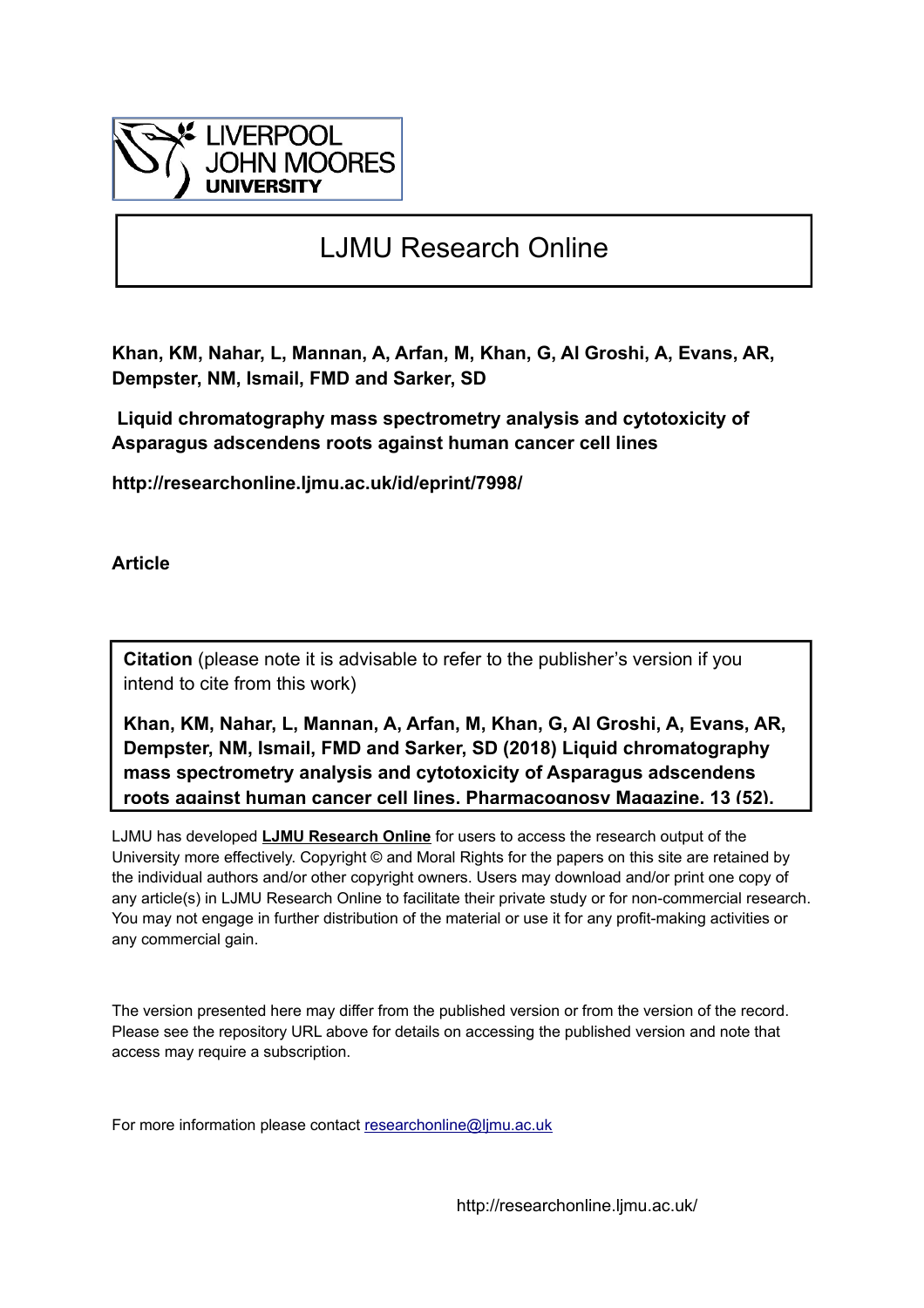# **Liquid Chromatography Mass Spectrometry Analysis and Cytotoxicity of** *Asparagus adscendens* **Roots against Human Cancer Cell Lines**

### Kashif Maqbool Khan<sup>1,2,3</sup>, Lutfun Nahar<sup>1</sup>, Abdul Mannan<sup>2</sup>, Muhammad Arfan<sup>4</sup>, Ghazanfar Ali Khan<sup>5</sup>, Afaf Al-Groshi<sup>1</sup>, **Andrew Evans1 , Nicola M. Dempster1 , Fyaz M. D. Ismail1 , Satyajit D. Sarker1**

1 School of Pharmacy and Bimolecular Sciences, Medicinal Chemistry and Natural Products Research Group, Liverpool John Moores University, England, UK, <sup>2</sup>Department of Pharmacy, COMSATS Institute of Information Technology, Abbottabad, <sup>3</sup>Institute of Pharmaceutical Sciences, University of Veterinary and Animal Sciences, Lahore, <sup>4</sup>Department of Chemistry, School of Natural Sciences, National University of Science and Technology, Islamabad, <sup>5</sup>Department of Research and Development, Drug Regulatory Authority, Islamabad, Pakistan

Submitted: 10-04-2017 Revised: 03-06-2017 Published: 31-01-2018

#### **ABSTRACT**

**Background:** *Asparagus adscendens* Roxb. (Asparagaceae), is native to the Himalayas. This plant has been used in the prevention and effective treatment of various forms of cancers. **Objective:** This paper reports, for the first time, on the cytotoxicity of the methanol (MeOH) extract of the roots of *A. adscendens* and its solid‑phase extraction (SPE) fractions against four human carcinoma cell lines and LC-ESI-QTOF-MS analysis of the SPE fractions. **Materials and Methods:** Finely powdered roots of *A. adscendens* were macerated in methanol and extracted through SPE using gradient solvent system (water: methanol) proceeded for analysis on LC-ESI-QTOF-MS and cytotoxicity against four human carcinoma cell lines: breast (MCF7), liver (HEPG2), lung (A549), and urinary bladder (EJ138), using the 3-(4,5-dimethylthiazol-2-yl)-2,5-diphenyltetrazoliumbromide assay. **Results:** The MeOH extract and four SPE fractions exhibited cytotoxicity against all cell lines with the  $IC_{50}$  values ranging from 6 to 79  $\mu$ g/mL. As observed in other *Asparagus* species, the presence of saponins and sapogenins in the SPE fractions was evident in the liquid chromatography-mass spectrometry data. **Conclusion:** It is reasonable to assume that the cytotoxicity of the MeOH extract of the roots of *A. adscendens* and its SPE fractions, at least partly, due to the presence of saponins and their aglycones. This suggests that *A. adscendens* could be exploited as a potential source of cytotoxic compounds with putative anticancer potential.

**Key words:** 3‑(4,5‑dimethylthiazol‑2‑yl)‑2,5‑diphenyltetrazoliumbromide, asparagaceae, *Asparagus adscendens*, cancer, cytotoxicity, liquid chromatography‑mass spectrometry, sapogenins, saponin

#### **SUMMARY**

- The MeOH extract and all solid-phase extraction (SPE) fractions exhibited various levels of cytotoxicity against all cell lines with the  $IC_{50}$  values ranging from 6 to 79 µg/mL
- The presence of saponins and sapogenins in the SPE fractions was evident in the Liquid chromatography-mass spectrometry data
- Due to the presence of saponins and their aglycones, suggest that *A. adscendens* could be exploited as a potential source of cytotoxic compounds with putative anticancer potential.



**Abbreviation used:** SPE: Solid‑phase extraction, MCF7: Breast cancer cell line, HEPG2: Liver cancer cell line, A549: Lung liver cancer cell line, EJ138: Urinary bladder cancer cell line, MTT: 3-(4,5-dimethylthiazol-2-yl)-2,5-diphenyltetrazoliumbromide, LC-MS: Liquid chromatography-mass spectrometry.

#### **Correspondence:**

Dr. Kashif Maqbool Khan, Department of Pharmacy, COMSATS Institute of Information Technology, Abbottabad 22060, Pakistan. E‑mail: kashifmkhan007@gmail.com **Access this article online**

Dr. Satyajit D. Sarker, Medicinal Chemistry and Natural Products Research Group, School of Pharmacy and Biomolecular Sciences, Liverpool John Moores University, James Parsons Building, Byrom Street, Liverpool L3 3AF, England, UK. E‑mail: S.Sarker@ljmu.ac.uk **DOI:** 10.4103/pm.pm\_136\_17



# **INTRODCUTION**

*Asparagus adscendens* Roxb.(Asparagaceae), commonly known as "safed musli" in Pakistan and "Shatawari," "Shatavar," "Shatamuli," "Sahasrapal," or "Sainsarbuti" in India, is native to the Himalayas.[1] This plant grows 1–2 m tall and prefers to take root in gravelly, rocky soils high up in piedmont plains, at 1300-1500 m above the sea level.<sup>[2]</sup> This plant that has been used for a long time as a component of various complementary and alternative medicinal preparations in India and Pakistan.[3] Conventionally, *A. adscendens* is considered to be a general health promoting tonic and has been used to treat various sexual disorders in men.<sup>[4]</sup>

The genus *Asparagus* comprises of about 300 species, and most of the European species are used as vegetables.<sup>[5]</sup> Of the species that grow in the

This is an open access article distributed under the terms of the Creative Commons Attribution-NonCommercial-ShareAlike 3.0 License, which allows others to remix, tweak, and build upon the work non‑commercially, as long as the author is credited and the new creations are licensed under the identical terms.

**For reprints contact:** reprints@medknow.com

**Cite this article as:** Khan KM, Nahar L, Mannan A, Arfan M, Khan GA, Al-Groshi A, *et al*. Liquid chromatography mass spectrometry analysis and cytotoxicity of *Asparagus adscendens* roots against human cancer cell lines. Phcog Mag 2017;13:S890-4.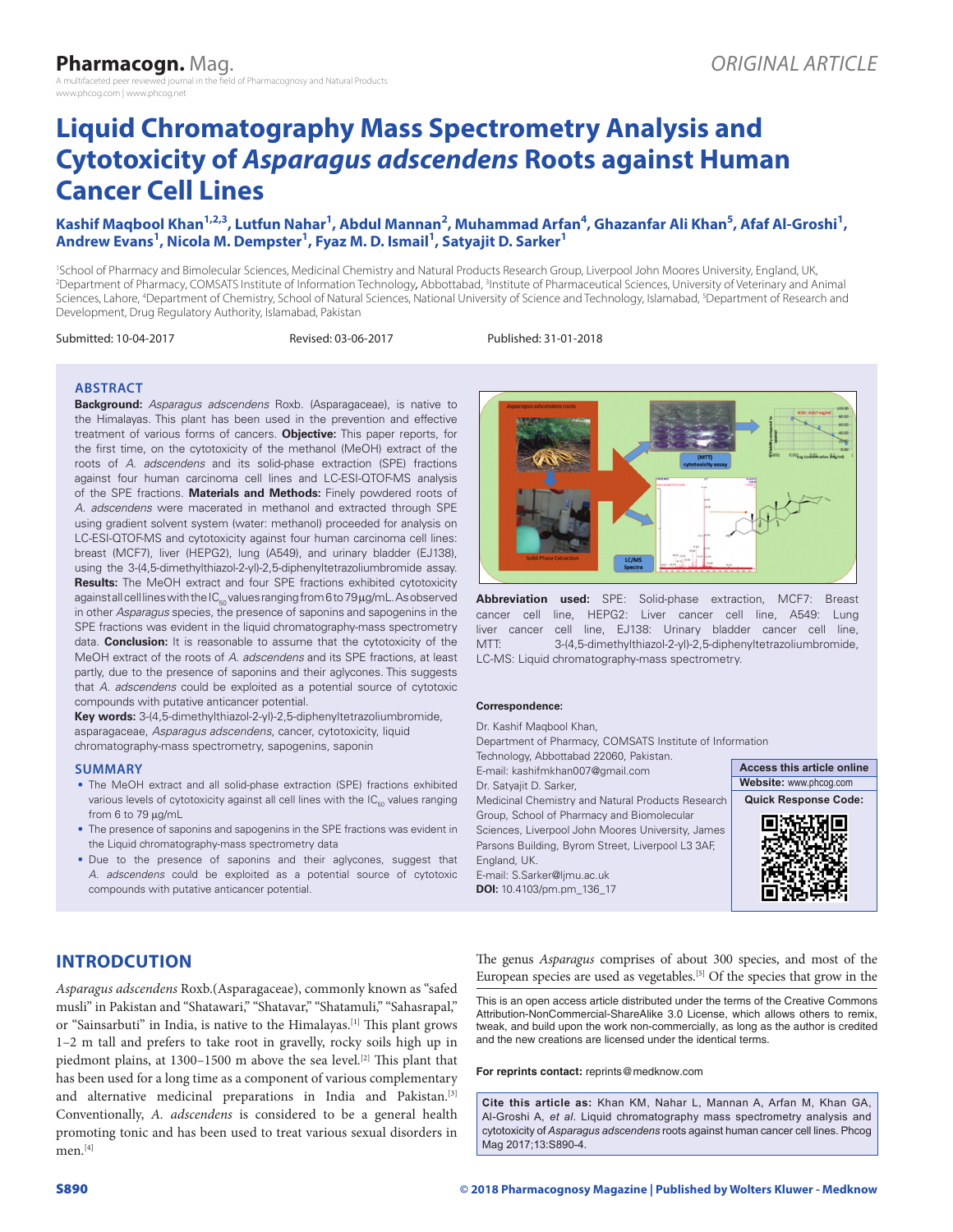Himalayan region of Pakistan, *A. adscendens* and *A. racemose,* are the most commonly used species in traditional medicines. Aliphatic, nitrogenous and phenolic compounds, saponins, steroids, and triterpenoids have been reported from *A. adscendens* of Indian origin;<sup>[1]</sup> β-sitosterol glucoside, spirostanol glycosides (asparanin C and asparanin D), and furostanol glycosides (asparoside C and asparoside D) were isolated;<sup>[6]</sup> steroidal saponins and glycosides, and various lipophilic compounds were found in the tuberous roots and leaves;<sup>[2]</sup> sarsasapogenin, diosgenin,  $\beta$ -sitosterol glucoside, spirostanol glycosides (asparanin A and B), and furostanol glycosides (asparoside A and B) [Figure 1], were isolated from this plant.<sup>[7-9]</sup> Due to its aphrodisiac and immunomodulatory properties, *A. adscendens* has become one of the most commercially exploited species in India and Pakistan.[10] Nowadays, *A. adscendens* has been used in the prevention and effective treatment of various forms of cancers. [11] In addition, several pharmacological properties of the plants of the genus *Asparagus* have been well‑documented, including antimicrobial,<sup>[12]</sup> anti-inflammatory, antitussive,<sup>[13]</sup> hepatoprotective,<sup>[14]</sup> immunomodulatory activity,<sup>[10]</sup> antistress,<sup>[3]</sup> anti-secretory, and antiulcer activity.[5,15] A study of ancient classical Ayurvedic literature claimed several therapeutic attributes for the root of *Asparagus* and has been especially recommended in cases of threatened abortion and as a galactogogue.[16] However, with the only exception of the report on the isolation and identification of conypododiol from *A. adscendens,*[17] and significant acetylcholinesterase-and butyrylcholinesterase-inhibitory activity (and inactivity against monkey kidney epithelial cell (LCMK‑2) and mice hepatocytes),<sup>[1]</sup> to the best of our knowledge, there has been no systematic pharmacological and phytochemical work performed on *A. adscendens* native to Pakistan*.* Therefore, this study was undertaken to explore potential cytotoxicity of the MeOH extract of the roots of *A. adscendens* and its solid‑phase extraction (SPE) fractions against four human carcinoma cell lines: breast (MCF7), liver (HepG2), lung (A549), and urinary bladder (EJ138) using the *in vitro*  3‑(4,5‑dimethylthiazol‑2‑yl)‑2,5‑diphenyltetrazoliumbromide (MTT) cytotoxicity/viability assay and to carry out LC‑ESI‑QTOF‑MS analysis of the SPE fractions.

# **MATERIALS AND METHODS**

#### Reagents and chemicals

All chemicals were purchased from Sigma‑Aldrich (Dorset, UK). Solvents were obtained from Fischer Scientific (Loughborough, UK). All cell culture reagents were purchased from Biosera (Nauaille, France).

#### Plant materials

Plant sample was collected from Nathia Gali, region of Khyber Pakhtunkhwa, Pakistan and identified as *A. adscendens* Roxb. by Dr. Muhammad Zafar, Herbarium Botanist, Department of Plant Sciences, Quaid‑I‑Azam University, Islamabad, Pakistan. A herbarium specimen (voucher number: Acc no. PAC1001) has been deposited and retained in the above herbarium.

# Extraction and preparation of plant samples

Shade‑dried and finely powdered roots (2.5 kg) of *A. adscendens* were macerated in MeOH (5 L) for 10 days at room temperature, filtered, and the solvent was evaporated under vacuum using a rotatory evaporator (<45°C) to get a concentrated gummy crude extract.

## Solid-phase extraction and sample purification

The procedure was similar to that described.<sup>[18]</sup> In brief, a portion of the dried MeOH extract (2 g) was suspended in 20 mL of HPLC grade water and loaded onto a Strata C‑18 cartridge (20 g), initially washed



Figure 1: Major saponins and sapogenins previously isolated from *Asparagus adscendens*

with MeOH (50 mL) followed by equilibration with water (100 mL). The cartridge was eluted with MeOH‑water mixture of decreasing polarity to generate four fractions: 20, 50, 80, and 100% MeOH in water (250 mL each), coded respectively, as AAMF1, AAMF2, AAMF3, and AAMF4, evaporated to dryness using a rotary evaporator and a freeze‑dryer, re‑dissolved in MeOH (10 mg/mL), centrifuged at 12,000 rpm for 3 min, filtered through 0.20  $\mu$ m sterile syringe filter for injection (10  $\mu$ L) into the Liquid chromatography‑mass spectrometry (LC‑MS) system.

#### Liquid chromatography-mass spectrometry

An Alliance HPLC System 2695 (Waters) was used. Reversed-phase chromatography was performed on a Phenomenex Gemini-NX 5  $\mu$ m C<sub>18</sub> column (250 mm  $\times$  4.6 mm). The column temperature was set at 25°C. A variable wavelength UV‑Vis detector was set at 220 nm. An elution gradient was applied with solvent A (0.1% formic acid in water) and solvent B (0.1% formic acid in MeOH). The initial mobile phase composition was 70% of A and 30% B at 0 min, then linear gradient to 100% of B over 30 min and held at that composition for 5 min (flow rate of 1 mL/min).

The LC system was connected to a quadrupole time-of-flight (TOF) mass spectrometer (Waters Micromass LCT) having an electrospray ion source. The response was recorded in real time by the mass spectrometer data system (Waters MassLynx version 4.1). The tuning parameters were set as follows: electrospray interface 3000 V, rangefinder lens 250 V, extraction cone 3 V, desolvation temperature 20°C, source temperature 100°C, nebulizer gas flow 20 L/h, desolvation gas flow 760 L/h, and TOF tube 4687 V. Data acquisition method was set as follows: cycle time 1 s, scan duration 0.9 s, inter-scan delay 0.1 s, mass range 100-1600, and centroid mode. Positive ion mode was operated with many cone voltage settings of 40V.

# Cell lines, cell cultures, and the 3-(4,5-dimethylthiazol-2-yl)-2, 5-diphenyltetrazoliumbromide assay

The potential cytotoxicity of the MeOH extract of the roots of *A. adscendens* and its SPE fractions was studied against four human